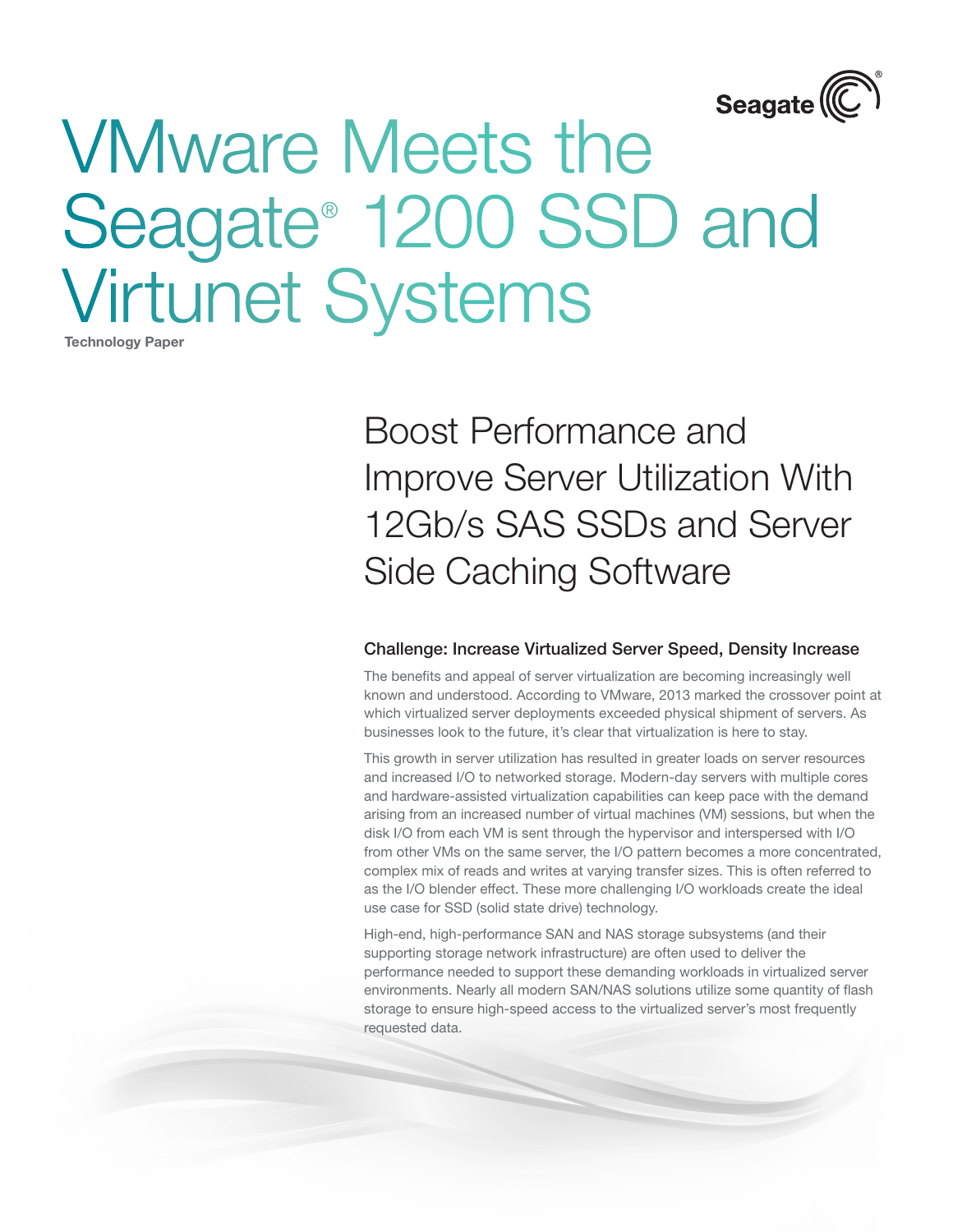

While using flash storage to increase storage subsystem performance offers a compelling value proposition, this approach does have practical limitations. First, there is a limited number of SSD drives that can be added before the storage controllers are saturated and become a performance bottleneck. Second, all SAN and NAS infrastructures must communicate through I/O channels, which are limited by the speed of the basic interconnect fabric (16Gb Fibre Channel, 10Gb Ethernet, or even slower channel speeds). Even all-flash arrays, which boast of architectures optimized for highperformance business and research applications, are subject to this storage interconnect limitation.

## Solution: A New Approach to Flash Implementation

By locating flash storage inside the server, it becomes accessible at the much higher speeds of the local bus, eliminating the latency of the storage network fabric and thus enabling effective and reliable access to extremely high I/O rates.

With this approach, previous I/O-bound performance constraints are raised to significantly higher thresholds. This not only delivers a measureable boost in business value by enabling much higher VM density per server, it does so without costly upgrades to the storage fabric or SAN/NAS storage subsystem. By moving significant amounts of I/O traffic off the interconnect fabric to the server, many users see improved response times from SAN/NAS storage subsystems as well.

## Seagate 1200 SSD and Caching Software

As noted earlier, flash-based devices are ideal for solving I/O throughput issues, especially when the workload is readdominated. However, because flash remains more expensive per/GB than traditional hard drives, it is most cost-effective in smaller quantities. For example, caching software can be used with small quantities of ultra-fast SSDs as a front-end cache to complement slower, capacity-optimized disk drive storage.

One example of a more sophisticated high-performance flashbased solutions is to utilize SAS-based SSDs from Seagate in concert with caching software from Virtunet Systems. Very good results can be achieved with just two 1200 SSD and Virtunet Systems Caching software. This bundled solution greatly improves application performance, dramatically increasing IOPS and significantly reducing latency, especially when compared with traditional SAN configurations or PCIe solutions like the Fusion-io with ioTurbine caching software (Figure 1).



Figure 1. Comparing Seagate 1200 SSD and Virtunet Systems , Fusion-io with ioTurbine, and Fibre Channel SAN

Server-side caching also provides tremendous benefit in terms of VM densities; that is, the number of virtual machine instances that can run concurrently on a single physical server (Figure 2).





Figure 2. VM densities of typical Fibre Channel SAN without server-side caching vs. Seagate 1200 SSD with Virtunet

## Performance Boost From Accelerator Caching Software

Contributing to the performance boost delivered by the bundle's SSDs is Virtunet Systems Caching software, which addresses the relatively new approach of virtualized servers that use networked storage along with in-server flash as the caching media.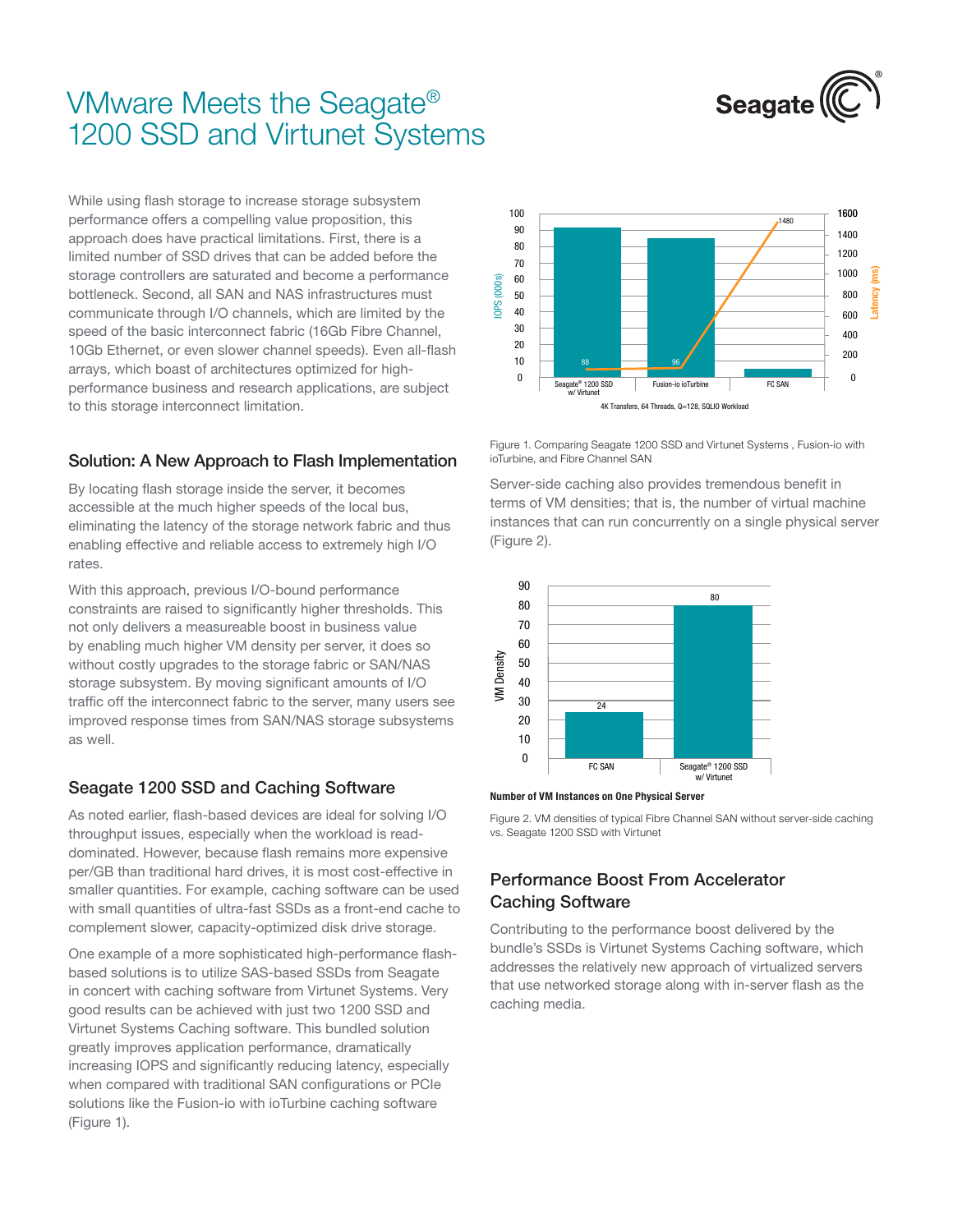

Virtunet Systems software is arguably one of the best caching solutions on the market optimized for VMware environments. It supports read and write caching, where reads are cached on the in-server SSD. It also supports write-through caching (what we tested), in which new data is written to both the inserver solid state storage and external shared storage. While there are many reasons the Accelerator Cache software is superior to other caching solutions, a few key differentiators include:

- A hypervisor kernel-based implementation, making all caching decisions within the VMware kernel—without modifying the native VMware kernel. This is unlike competitive approaches that utilize agent software that must be loaded into each Guest VM, or others that modify the native VMware kernel.
- Sophisticated pattern-matching algorithms are used to cache only one copy of identical I/O blocks; this is especially efficient in VDI deployments, where cloned image copies of the golden image are made. Competitive solutions cache each clone instance, thereby wasting valuable solid state resources.
- Full support of the advanced features in VMware's vMotion, Storage vMotion and High Availability components.

Certainly, all server-side solid state deployments use some sort of caching solution, including the basic caching functionality that's included with any operating system and in third-party packages, but Seagate integrates the Virtunet caching software with the Seagate 1200 SSD to optimize the design for VMware environments.

#### Test Methodologies

Seagate compared results of two widely-used synthetic workload benchmarks (SQLIO and TPC-H) running within a Windows Server 2008 VM instance. In a VMware environment, Seagate compared the results of its 1200 SSD and Virtunet solution against the results produced by a competing offering (Figure 3).

- SQLIO Disk Subsystem Benchmark Tool: www.microsoft. com/en-us/download/details.aspx?id=20163/
- • TPC-H: www.tpc.org/tpch/

Seagate tested raw throughput and latencies for both solutions under the following conditions:

- One server with two Xeon 5620 (4 cores each) and 96GB RAM running VMware 5.1
- Connected over dual-port QLogic FC HBA (4Gb/s) to EMC CX3-10c SAN



Figure 3. Testing environment 1 One VM needed in the cluster/resource pool to host Virtunet Accelerator Cache Application

- Server in VMware cluster, version 5.1
- Accelerator cached data from LUN on CX3-10 to various Seagate 1200 SSD
- • Seagate 1200 SSD, 800GB capacity
- • LSI SAS 9300-8e HBA
- SQLIO tests run for Seq/Rand Read and Writes; from 2-64 threads; and from 2–128 pending queue requests; 4KB transfer sizes; 4- to 6-hour tests for each data point

Note that queue depth configuration is a primary source of easily avoidable VMware bottlenecks; further configuration details from testing include the following.

Adapter queue depth (QD) for:

- • HBA—2176: 128
- • Fusion-io ioDrive: 128

Disk queue depth (QD) for:

- Seagate 1200 SSD: 64
- • LUN: 64
- • Fusion-io ioDrive2: 32
- Six RAID10 SAS drives: 232
- One Seagate 1200 SSD drive with Series 7 RAID card, configured as volume: 116

In addition, Windows VM had 10 cores and 8GB assigned to it, with a PVSCSI driver configured for QD of 255.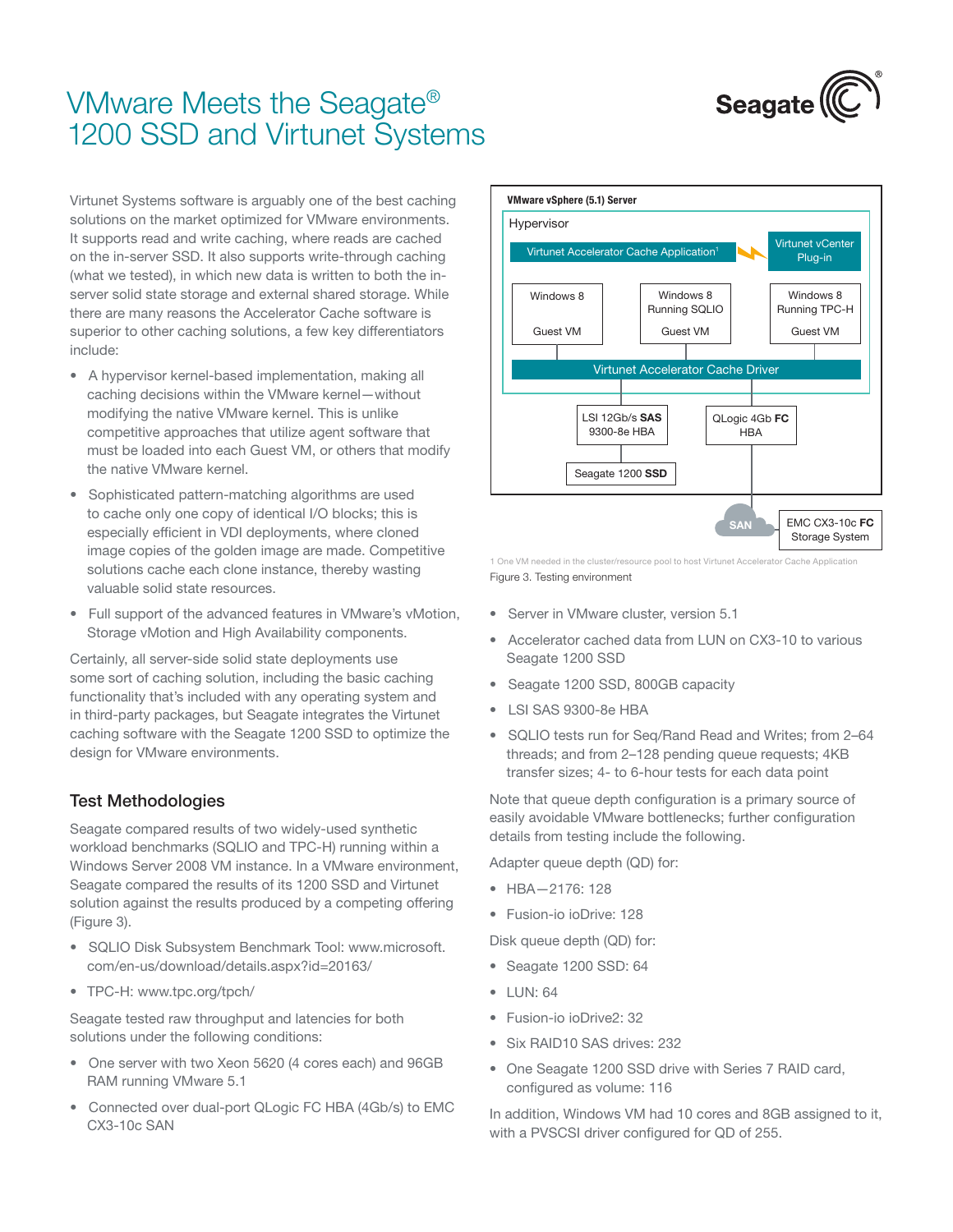

### Analyzing All Solutions and All Results

Seagate compared the results of its bundling of 1200 SSD and Virtunet Software with the results of a similar configuration (Fusion-io ioDrive2 using ioTurbine caching software); it also logged the baseline performance delivered by an EMC SAN without the aid of any server-side caching. All testing configurations were running VMware 5.1 ESXi hypervisor (Figure 4). When the results were reviewed, Seagate found that their expectations were surpassed.

#### 4K Random Read Performance With 8 Threads vs. Queue Depth per Thread



Figure 4. Performance results of all solutions under light loads

When comparing caching performance measured under extreme loads, the 1200 SSD and Virtunet configuration consistently delivered higher performance than the Fusion-io configuration (Figure 5).

#### 1 2 4 6 16 32 64 128 Fusion-io ioTurbine 100,883 93,039 83,640 88,284 85,260 85,134 89,280 84,259 Seagate® 1200 SSD w/ Virtunet | 81,989 92,716 95,520 89,791 90,279 90,631 90,425 91,839 4Gb FC SAN 5413 | 5413 | 5482 | 5484 | 5484 | 5473 | 5435 | 5451 | 5498 - 20,000 40,000 60,000 80,000 100,000 120,000 IOPS (4K)

4K Random Read Performance With 64 Threads vs. Queue Depth per Thread

Figure 5. All solutions under extreme workloads

Operating in write-intensive configuration, performance was limited by the back-end store (in this case, a 4Gb/s FC SAN from a leading SAN vendor), which employs caching software that utilizes a write-through caching algorithm. However, the 1200 SSD and Virtunet configuration consistently outperformed the Fusion-io ioDrive2 solution by a significant margin. Viewing the test results indicates that the 1200 SSD and Virtunet configuration achieved the maximum performance possible (Figure 6)



#### 4K Sequential Write Performance With 8 Threads vs. Queue Depth per Thread

Figure 6. Under write-intensive workloads, Seagate 1200 SSD (SAS) delivers maximum performance possible